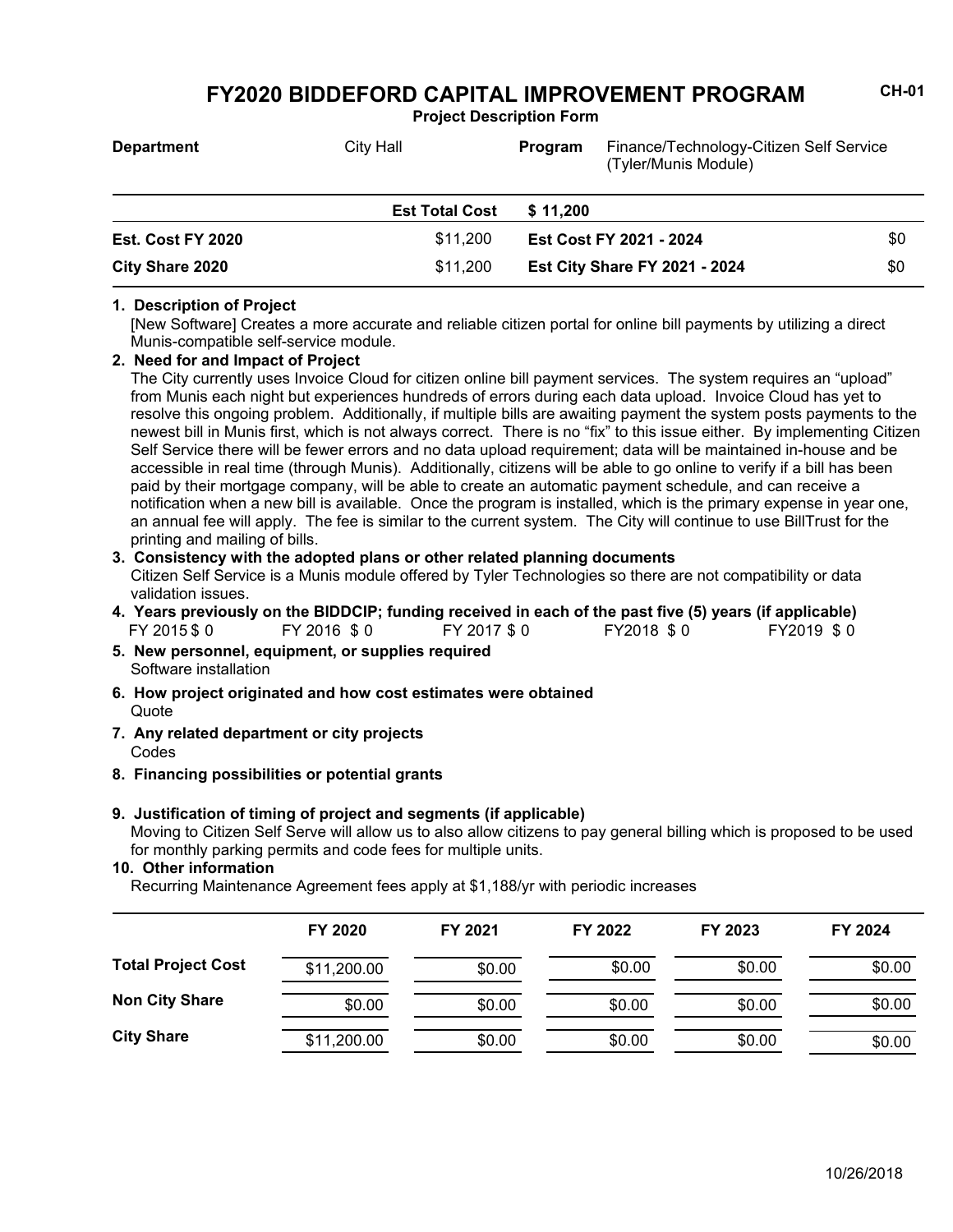**Project Description Form**

| <b>Department</b>      | <b>City Hall</b>      | Program                 | Finance/Technology-Tyler Content Manager<br>(Tyler/Munis Module) |          |
|------------------------|-----------------------|-------------------------|------------------------------------------------------------------|----------|
|                        | <b>Est Total Cost</b> | \$28.640                |                                                                  |          |
| Est. Cost FY 2020      | \$0                   | Est Cost FY 2021 - 2024 |                                                                  | \$28.640 |
| <b>City Share 2020</b> | \$0                   |                         | <b>Est City Share FY 2021 - 2024</b>                             | \$28,640 |

#### **1. Description of Project**

[New Software] Purchase and installation of Tyler Content Manger (TCM) (Munis Module)

- Reduce paper, and increase access to departments **2. Need for and Impact of Project**
- **3. Consistency with the adopted plans or other related planning documents**
- FY 2015 \$ 0 FY 2016 \$ 0 FY 2017 \$ 0 FY2018 \$ 0 FY2019 \$ 0 **4. Years previously on the BIDDCIP; funding received in each of the past five (5) years (if applicable)**
- **5. New personnel, equipment, or supplies required**
- **6. How project originated and how cost estimates were obtained**

## **7. Any related department or city projects**

- **8. Financing possibilities or potential grants**
- **9. Justification of timing of project and segments (if applicable)**

### **10. Other information**

All items that are already system generated would be saved in TCM, items like AP checks, Purchase Orders, Payroll Checks, W-2s, ACA forms, etc. This would allow Munis users to reprint something on the fly, without having to pull it from a paper file, and making a copy. It will save money by using less paper, and time as you can find the copy from your desk top. One of the largest benefits would be to scan all invoices into the system, which would allow Munis users to pull up the invoice at a click of a button. A Munis user would be able to use vendor central and see copies of the approve PO, Invoice, and the actual check that was sent side by side or give the ability to email the pdf to anyone. This capability would allow department to eliminate keeping copies of invoices within their departments, allow them to know the exact invoice and why it was charged to their department.

|                           | FY 2020 | FY 2021     | FY 2022 | FY 2023 | FY 2024 |
|---------------------------|---------|-------------|---------|---------|---------|
| <b>Total Project Cost</b> | \$0.00  | \$28,640.00 | \$0.00  | \$0.00  | \$0.00  |
| <b>Non City Share</b>     | \$0.00  | \$0.00      | \$0.00  | \$0.00  | \$0.00  |
| <b>City Share</b>         | \$0.00  | \$28,640.00 | \$0.00  | \$0.00  | \$0.00  |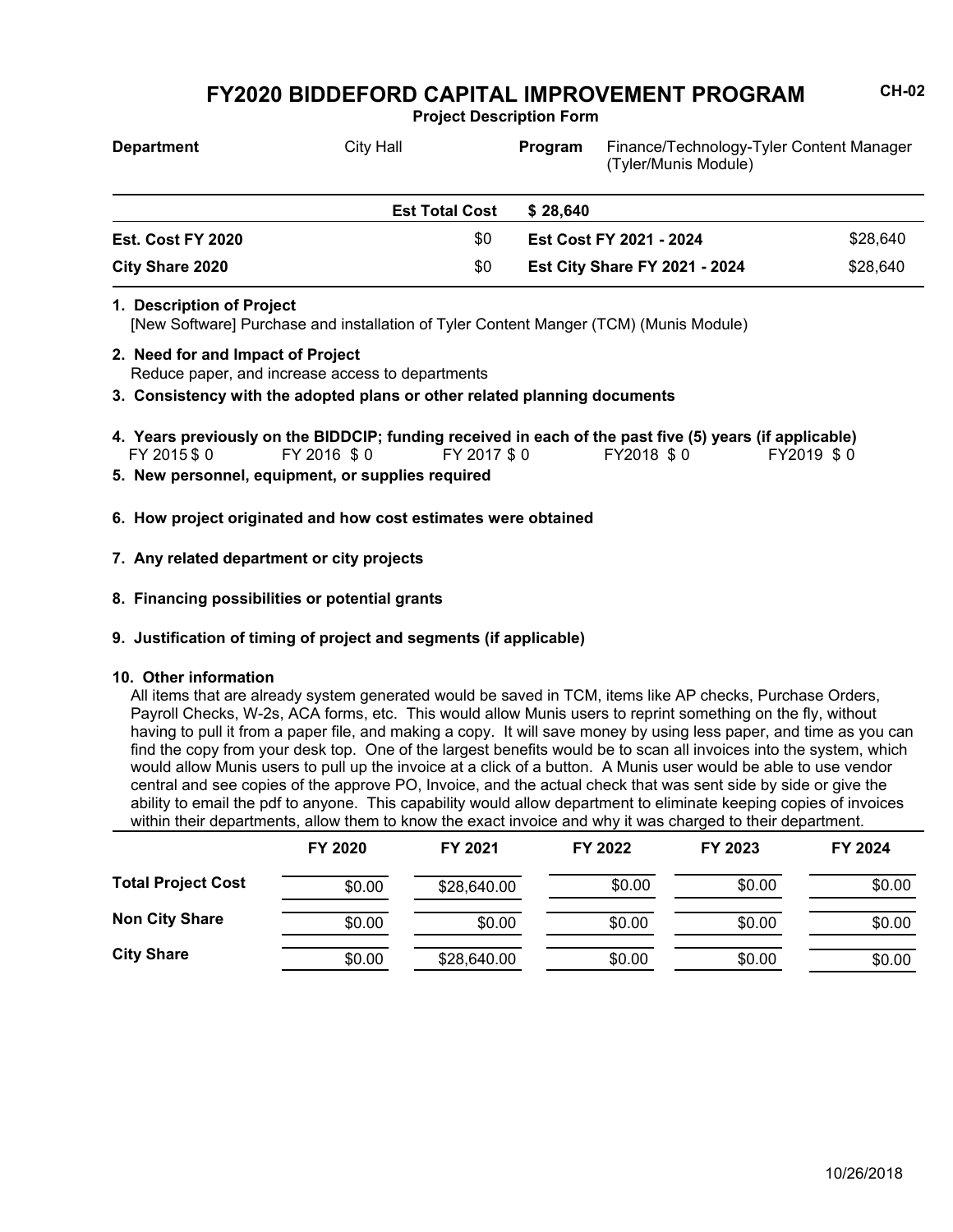**Project Description Form**

| <b>Department</b>      | City Hall             | <b>Program</b>          | General Government-Saco River / Wood Isl.<br>Debris Removal Proj. |           |
|------------------------|-----------------------|-------------------------|-------------------------------------------------------------------|-----------|
|                        | <b>Est Total Cost</b> | \$200.000               |                                                                   |           |
| Est. Cost FY 2020      | \$100,000             | Est Cost FY 2021 - 2024 |                                                                   | \$100,000 |
| <b>City Share 2020</b> | \$100,000             |                         | <b>Est City Share FY 2021 - 2024</b>                              | \$100,000 |

#### **1. Description of Project**

Lower Saco River and Biddeford Pool/Wood Island Dredge Debris Cleanup Project

- Preparation for a USACE dredge of the lower Saco River, "gut", and Wood Island area **2. Need for and Impact of Project**
- **3. Consistency with the adopted plans or other related planning documents**
- FY 2015 \$ 0 FY 2016 \$ 0 FY 2017 \$ 0 FY2018 \$ 0 FY2019 \$ 50,000 **4. Years previously on the BIDDCIP; funding received in each of the past five (5) years (if applicable)**
- Contract Services **5. New personnel, equipment, or supplies required**

### **6. How project originated and how cost estimates were obtained**

Funding is anticipated for FY2019 to allow USACE to dredge the lower section of the Saco River. The FY19 funds are requested to complete debris removal in anticipation of the formal dredge work. In addition USACE received funding for the FY2018 Work Plan to finish up the permitting and coordination and well as design for the Pool/Gut/Wood Island dredge project. USACE will start the design documents so that the project is shovel ready should the project receive funds for construction in FY2020. The debris removal aspect of the project is needed to clear the area of submerged debris that may damage the dredge equipment. Estimates are based on proposals for the debris removal at the upper portion of the river. The scope of work is anticipated to be less technical than the FY18 debris removal project. Formal estimates for both projects will be obtained upon confirmation of dredge funding.

**7. Any related department or city projects**

Upper Saco River Dredge Project scheduled for completion in CY 2017.

None known at this time. **8. Financing possibilities or potential grants**

#### **9. Justification of timing of project and segments (if applicable)**

The necessity to complete these projects will be contingent upon USACE receiving Work Plan funding for the respective fiscal year(s).

**10. Other information**

|                           | FY 2020      | FY 2021      | FY 2022 | FY 2023 | FY 2024 |
|---------------------------|--------------|--------------|---------|---------|---------|
| <b>Total Project Cost</b> | \$100,000.00 | \$100,000.00 | \$0.00  | \$0.00  | \$0.00  |
| <b>Non City Share</b>     | \$0.00       | \$0.00       | \$0.00  | \$0.00  | \$0.00  |
| <b>City Share</b>         | \$100,000.00 | \$100,000.00 | \$0.00  | \$0.00  | \$0.00  |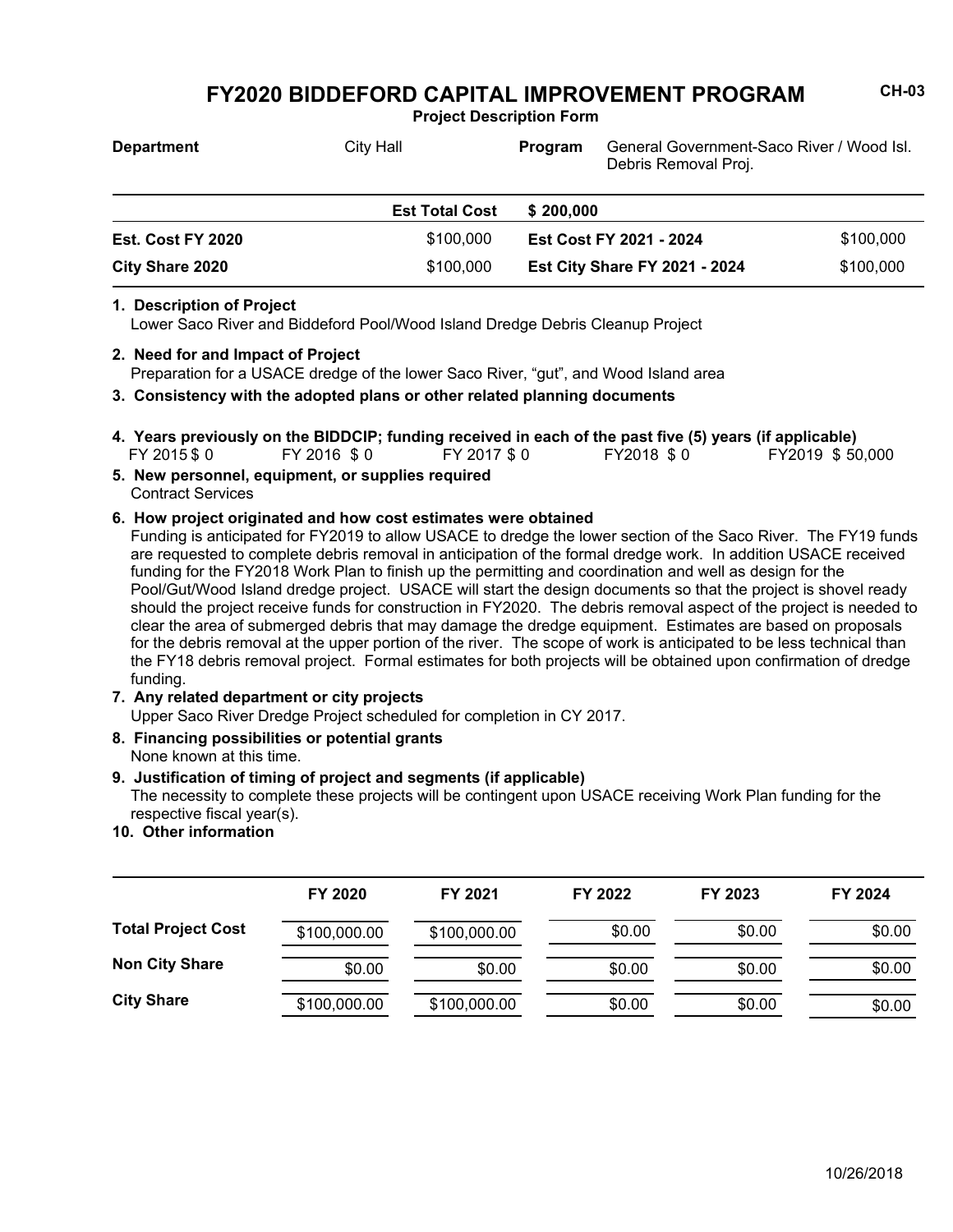**Project Description Form**

| <b>Department</b>      | City Hall             | Program  | Human Resources/Technology-Employee<br>Self Service (Tyler/Munis Module) |     |
|------------------------|-----------------------|----------|--------------------------------------------------------------------------|-----|
|                        | <b>Est Total Cost</b> | \$10.446 |                                                                          |     |
| Est. Cost FY 2020      | \$10.446              |          | Est Cost FY 2021 - 2024                                                  | \$0 |
| <b>City Share 2020</b> | \$10,446              |          | <b>Est City Share FY 2021 - 2024</b>                                     | \$0 |

#### **1. Description of Project**

[New Software] Creates an accessible, accurate, and reliable employee portal for salary and benefit management by utilizing a direct Munis-compatible self-service module.

#### **2. Need for and Impact of Project**

Employees do not currently have direct access to salary and benefit accrual information. Employee Self Service (ESS) creates a portal that allows for access and maintenance of employee personal information; employment information; accruals such as paid time off, vacation, etc; pay and contract history; benefit selections; performance evaluations; and online calculators. The calculators allow employees to see the effects of changes to net pay based on such items as withholding adjustments or a large OT check. The system will also automate the timesheet process, which is now a paper/manual entry system. An employee will be able to enter hours directly into the system, have the entry routed to the respective department head for approval, and upon approval, the data will flow to the payroll system for processing. Full workflow functionality means notifications are sent directly to the employee's manager when paid time off is requested, and employees can be alerted when a request has been approved or denied. ESS can also automatically populate each employee's Microsoft Outlook calendar once a paid time off request is approved. The system will also streamline dissemination of information like job openings, performance evaluations, announcements and more.

### **3. Consistency with the adopted plans or other related planning documents**

Employee Self Service is a Munis module offered by Tyler Technologies and would be a new system intended to improve information and data management associated with employee benefits and payroll.

- FY 2015 \$ 0 FY 2016 \$ 0 FY 2017 \$ 0 FY2018 \$ 0 FY2019 \$ 0 **4. Years previously on the BIDDCIP; funding received in each of the past five (5) years (if applicable)**
- Software installation **5. New personnel, equipment, or supplies required**
- **Quote 6. How project originated and how cost estimates were obtained**
- **7. Any related department or city projects**
- **8. Financing possibilities or potential grants**
- **9. Justification of timing of project and segments (if applicable)**

#### **10. Other information**

Maintenance agreement fees equal \$1,188/yr with periodic increases. Requested last year but not funded.

|                           | FY 2020     | FY 2021 | FY 2022 | FY 2023 | FY 2024 |
|---------------------------|-------------|---------|---------|---------|---------|
| <b>Total Project Cost</b> | \$10,446.00 | \$0.00  | \$0.00  | \$0.00  | \$0.00  |
| <b>Non City Share</b>     | \$0.00      | \$0.00  | \$0.00  | \$0.00  | \$0.00  |
| <b>City Share</b>         | \$10,446.00 | \$0.00  | \$0.00  | \$0.00  | \$0.00  |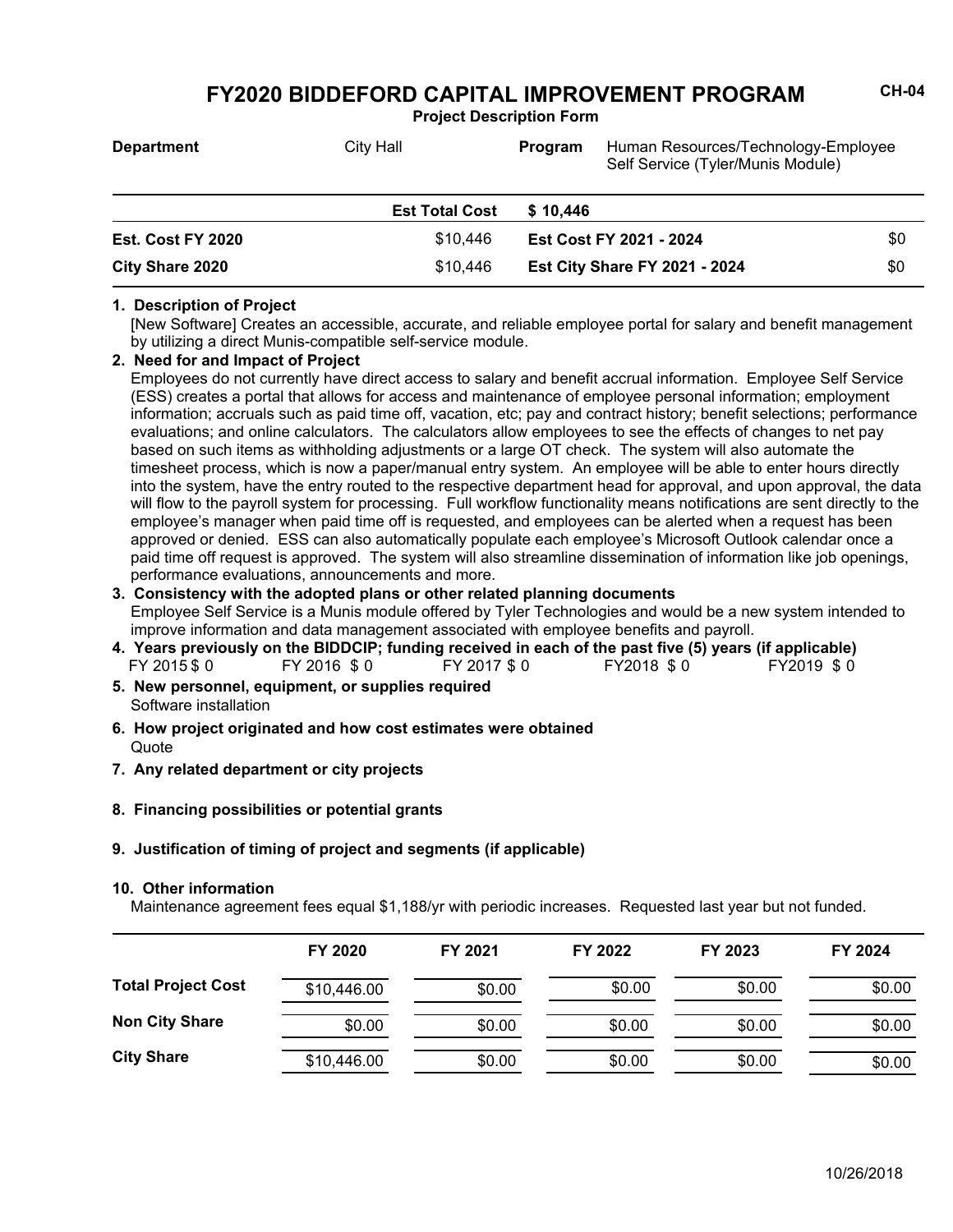**Project Description Form**

| <b>Department</b> | City Hall             | <b>Program</b> | Technology-Bomgar Appliance Replacement |         |
|-------------------|-----------------------|----------------|-----------------------------------------|---------|
|                   |                       |                |                                         |         |
|                   | <b>Est Total Cost</b> | \$7.499        |                                         |         |
| Est. Cost FY 2020 | \$2.500               |                | <b>Est Cost FY 2021 - 2024</b>          | \$4,999 |

**Est City Share FY 2021 - 2024** \$4,999

### **1. Description of Project**

Planned replacement of Bomgar Appliance use for remote access services.

#### **2. Need for and Impact of Project**

**City Share 2020** \$2,500

Remote access is required in order to retrieve files, troubleshoot systems, prove support service access and facilitate remote diagnostics. The CIP establishes an accrual to fund appliance replacement in FY2021 with an accrual established to fund appliance replacement every six (6) years thereafter.

### **3. Consistency with the adopted plans or other related planning documents**

- FY 2015 \$0 FY 2016 \$0 FY 2017 \$0 FY2018 \$0 FY2019 \$0 **4. Years previously on the BIDDCIP; funding received in each of the past five (5) years (if applicable)**
- Physical hardware with in-house labor **5. New personnel, equipment, or supplies required**
- **6. How project originated and how cost estimates were obtained**

## **7. Any related department or city projects**

**8. Financing possibilities or potential grants**

### **9. Justification of timing of project and segments (if applicable)**

Periodic replacement. Plan to establish accruals in order to create a sustainable budget.

### **10. Other information**

This CIP includes budgeted costs for implementation on a scheduled basis. The requested future costs are intended to accrual so that money is available for scheduled replacements. Establishing CIP accruals reduces overall annual CIP requests and reduces spikes in overall CIP requests from year to year. The implementation schedule requires initial upfront costs to address current needs through FY2021. Reduced future costs illustrate the effect of replacement planning.

|                           | FY 2020    | FY 2021    | FY 2022  | FY 2023  | FY 2024  |
|---------------------------|------------|------------|----------|----------|----------|
| <b>Total Project Cost</b> | \$2,500.00 | \$2,500.00 | \$833.00 | \$833.00 | \$833.00 |
| <b>Non City Share</b>     | \$0.00     | \$0.00     | \$0.00   | \$0.00   | \$0.00   |
| <b>City Share</b>         | \$2,500.00 | \$2,500.00 | \$833.00 | \$833.00 | \$833.00 |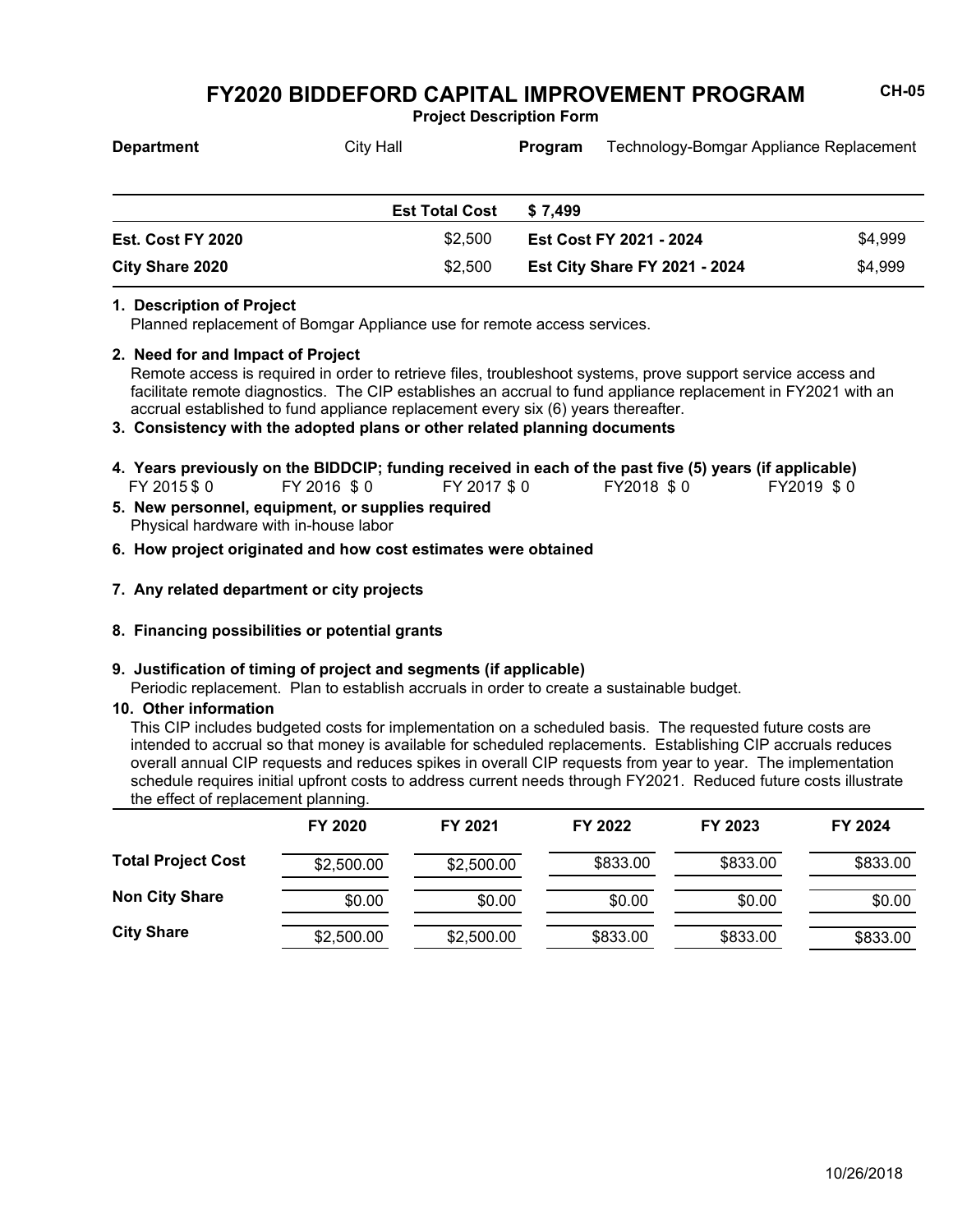**Project Description Form**

| <b>Department</b>        | City Hall             | Technology-Desktop Computer Refresh<br><b>Program</b> |          |
|--------------------------|-----------------------|-------------------------------------------------------|----------|
|                          | <b>Est Total Cost</b> | \$83.178                                              |          |
| <b>Est. Cost FY 2020</b> | \$21,338              | Est Cost FY 2021 - 2024                               | \$61,840 |
| <b>City Share 2020</b>   | \$21,338              | <b>Est City Share FY 2021 - 2024</b>                  | \$61,840 |

#### **1. Description of Project**

Scheduled desktop computer upgrade/replacement

- Periodic replacement of dated equipment and response to need for more mobile computer solutions. **2. Need for and Impact of Project**
- **3. Consistency with the adopted plans or other related planning documents**
- FY 2015\$0 FY 2016 \$0 FY 2017\$0 FY2018 \$ 12,500 FY2019 \$ 19,033 **4. Years previously on the BIDDCIP; funding received in each of the past five (5) years (if applicable)**
- Equipment replacement **5. New personnel, equipment, or supplies required**
- Estimate ( market information) **6. How project originated and how cost estimates were obtained**
- **7. Any related department or city projects**

## **8. Financing possibilities or potential grants**

## **9. Justification of timing of project and segments (if applicable)**

Periodic replacement

### **10. Other information**

This CIP includes budgeted costs for implementation on a scheduled basis. The requested future costs are intended to accrual so that money is available for scheduled replacements. Establishing CIP accruals reduces overall annual CIP requests and spikes in overall CIP requests from year to year. The implementation schedule requires initial upfront costs to address current needs. Reduced future costs illustrate the effect of replacement planning.

|                           | FY 2020     | FY 2021     | FY 2022     | FY 2023     | FY 2024     |
|---------------------------|-------------|-------------|-------------|-------------|-------------|
| <b>Total Project Cost</b> | \$21,338.00 | \$20,138.00 | \$15,333.00 | \$13,206.00 | \$13,163.00 |
| <b>Non City Share</b>     | \$0.00      | \$0.00      | \$0.00      | \$0.00      | \$0.00      |
| <b>City Share</b>         | \$21,338.00 | \$20,138.00 | \$15,333.00 | \$13,206.00 | \$13,163.00 |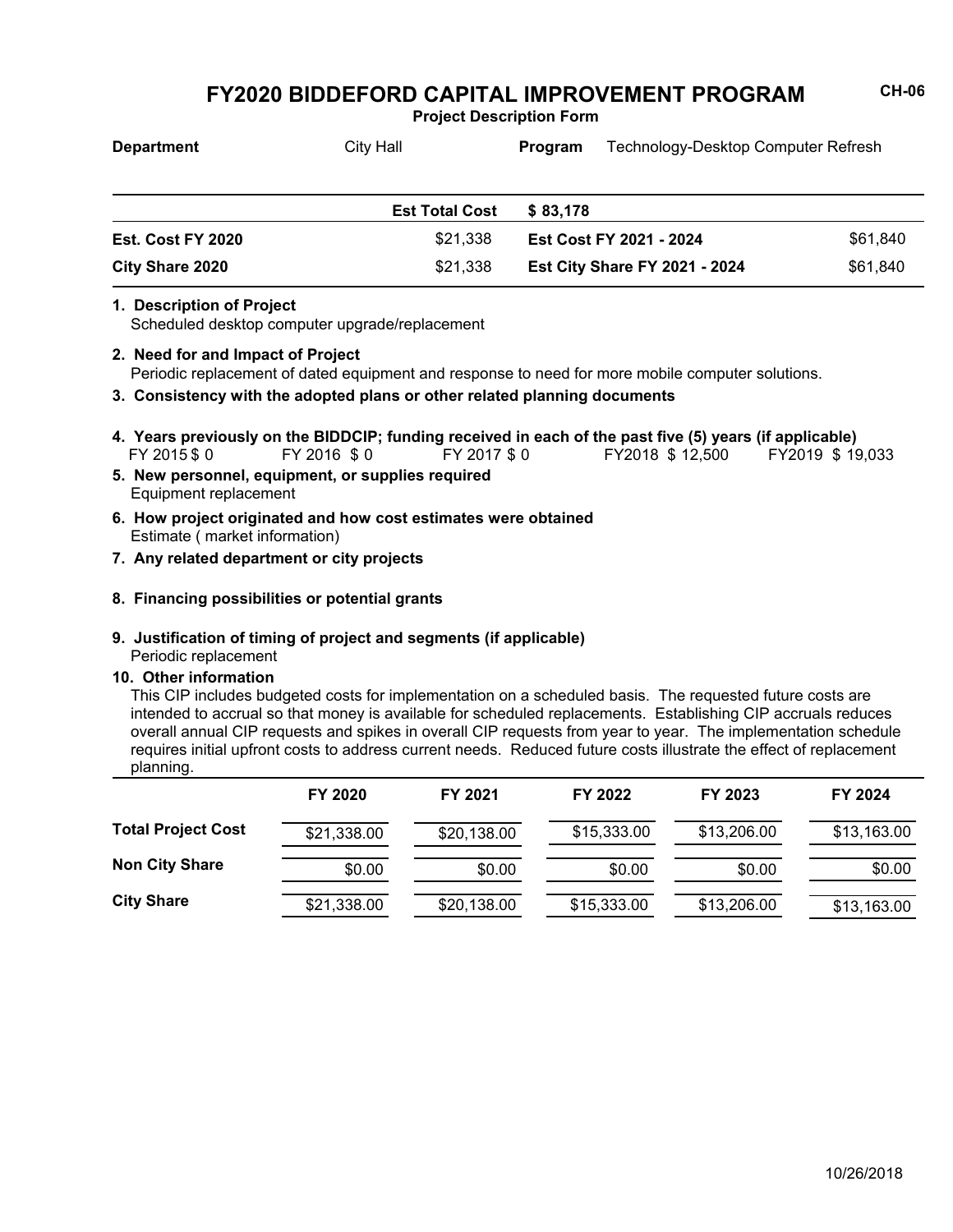**Project Description Form**

| <b>Department</b> | City Hall             | Technology-File Server Replacement<br>Program |                                |          |  |
|-------------------|-----------------------|-----------------------------------------------|--------------------------------|----------|--|
|                   |                       |                                               |                                |          |  |
|                   | <b>Est Total Cost</b> | \$141.666                                     |                                |          |  |
|                   |                       |                                               |                                |          |  |
| Est. Cost FY 2020 | \$91,000              |                                               | <b>Est Cost FY 2021 - 2024</b> | \$50,666 |  |

**Est City Share FY 2021 - 2024** \$50,666

## **1. Description of Project**

Establish an accrual account for planned replacement and upgrade of Servers on a five to nine year basis, depending on the critical nature of the server.

This project involves the final step in full migration to a single domain. There are one-time costs of \$75,000 for active directory migration and data center licensing and then accruals established for replacements on a five to nine year basis. **2. Need for and Impact of Project**

#### **3. Consistency with the adopted plans or other related planning documents**

- FY 2015 \$ 0 FY 2016 \$ 0 FY 2017 \$ 0 FY2018 \$ 0 FY2019 \$ 0 **4. Years previously on the BIDDCIP; funding received in each of the past five (5) years (if applicable)**
- Physical equipment accruals and one-time labor costs **5. New personnel, equipment, or supplies required**

**City Share 2020** \$91,000

- Estimate (market information) **6. How project originated and how cost estimates were obtained**
- **7. Any related department or city projects**

### **8. Financing possibilities or potential grants**

#### **9. Justification of timing of project and segments (if applicable)**

Periodic replacement. Plan to establish accruals in order to create a sustainable budget.

#### **10. Other information**

This CIP includes budgeted costs for implementation on a scheduled basis. The requested future costs are intended to accrue so that money is available for scheduled replacements. Establishing CIP accruals reduces overall annual CIP requests and reduces spikes in overall CIP requests from year to year. The implementation schedule requires initial upfront costs to address current needs. Reduced future costs illustrate the effect of replacement planning.

|                           | FY 2020     | FY 2021     | FY 2022     | FY 2023    | FY 2024    |
|---------------------------|-------------|-------------|-------------|------------|------------|
| <b>Total Project Cost</b> | \$91,000.00 | \$16,000.00 | \$16,000.00 | \$9,333.00 | \$9,333.00 |
| <b>Non City Share</b>     | \$0.00      | \$0.00      | \$0.00      | \$0.00     | \$0.00     |
| <b>City Share</b>         | \$91,000.00 | \$16,000.00 | \$16,000.00 | \$9,333.00 | \$9,333.00 |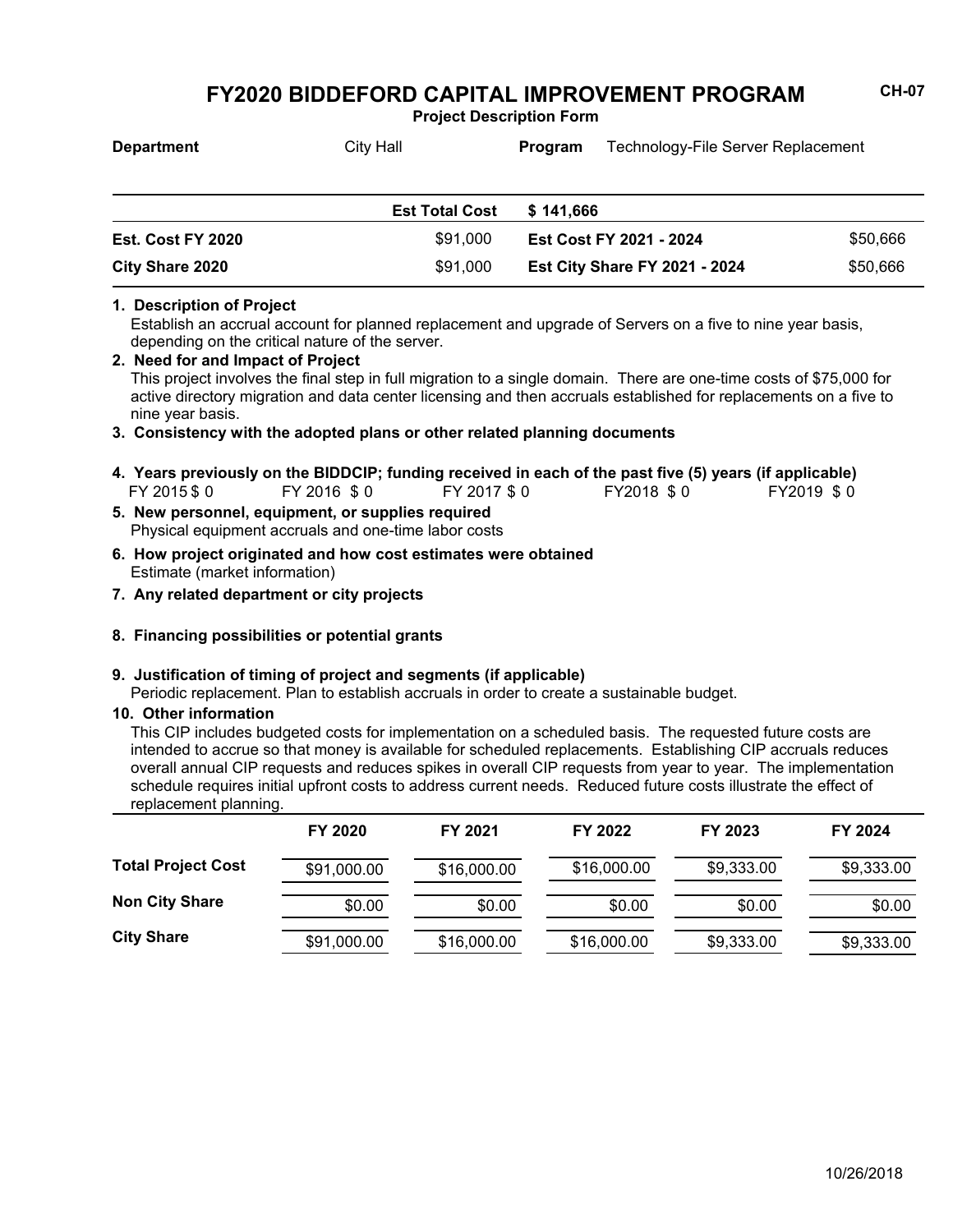**Project Description Form**

| <b>Department</b>        | City Hall             | Technology-Hyperconverge Equipment<br>Program<br>Management Program |          |
|--------------------------|-----------------------|---------------------------------------------------------------------|----------|
|                          | <b>Est Total Cost</b> | \$48,000                                                            |          |
| <b>Est. Cost FY 2020</b> | \$9.600               | \$38,400<br>Est Cost FY 2021 - 2024                                 |          |
| City Share 2020          | \$9,600               | <b>Est City Share FY 2021 - 2024</b>                                | \$38,400 |

#### **1. Description of Project**

Planned replacement/upgrade of physical nodes within the hyperconverged network.

### **2. Need for and Impact of Project**

The node replacement is staggered over a period of five to eight years replacing one node per year starting at year five. Like all physical equipment the nodes have a finite lifespan. Periodic replacement and upgrade is required to maintain system stability and reliability. This CIP reflects implementation of an accrual system to address planned replacement of the nodes.

- **3. Consistency with the adopted plans or other related planning documents**
- FY 2015 \$ 0 FY 2016 \$ 0 FY 2017 \$ 0 FY2018 \$ 0 FY2019 \$ 0 **4. Years previously on the BIDDCIP; funding received in each of the past five (5) years (if applicable)**
- Hardware with contract labor **5. New personnel, equipment, or supplies required**
- Estimate (market information) **6. How project originated and how cost estimates were obtained**
- **7. Any related department or city projects**
- **8. Financing possibilities or potential grants**

#### **9. Justification of timing of project and segments (if applicable)**

Periodic replacement. Plan to establish accruals in order to create a sustainable budget.

#### **10. Other information**

This CIP includes budgeted costs for implementation on a scheduled basis. The requested future costs are intended to accrue so that money is available for scheduled replacements. Establishing CIP accruals reduces overall annual CIP requests and reduces spikes in overall CIP requests from year to year.

|                           | FY 2020    | FY 2021    | FY 2022    | FY 2023    | FY 2024    |
|---------------------------|------------|------------|------------|------------|------------|
| <b>Total Project Cost</b> | \$9,600.00 | \$9,600.00 | \$9,600.00 | \$9,600.00 | \$9,600.00 |
| <b>Non City Share</b>     | \$0.00     | \$0.00     | \$0.00     | \$0.00     | \$0.00     |
| <b>City Share</b>         | \$9,600.00 | \$9,600.00 | \$9,600.00 | \$9,600.00 | \$9,600.00 |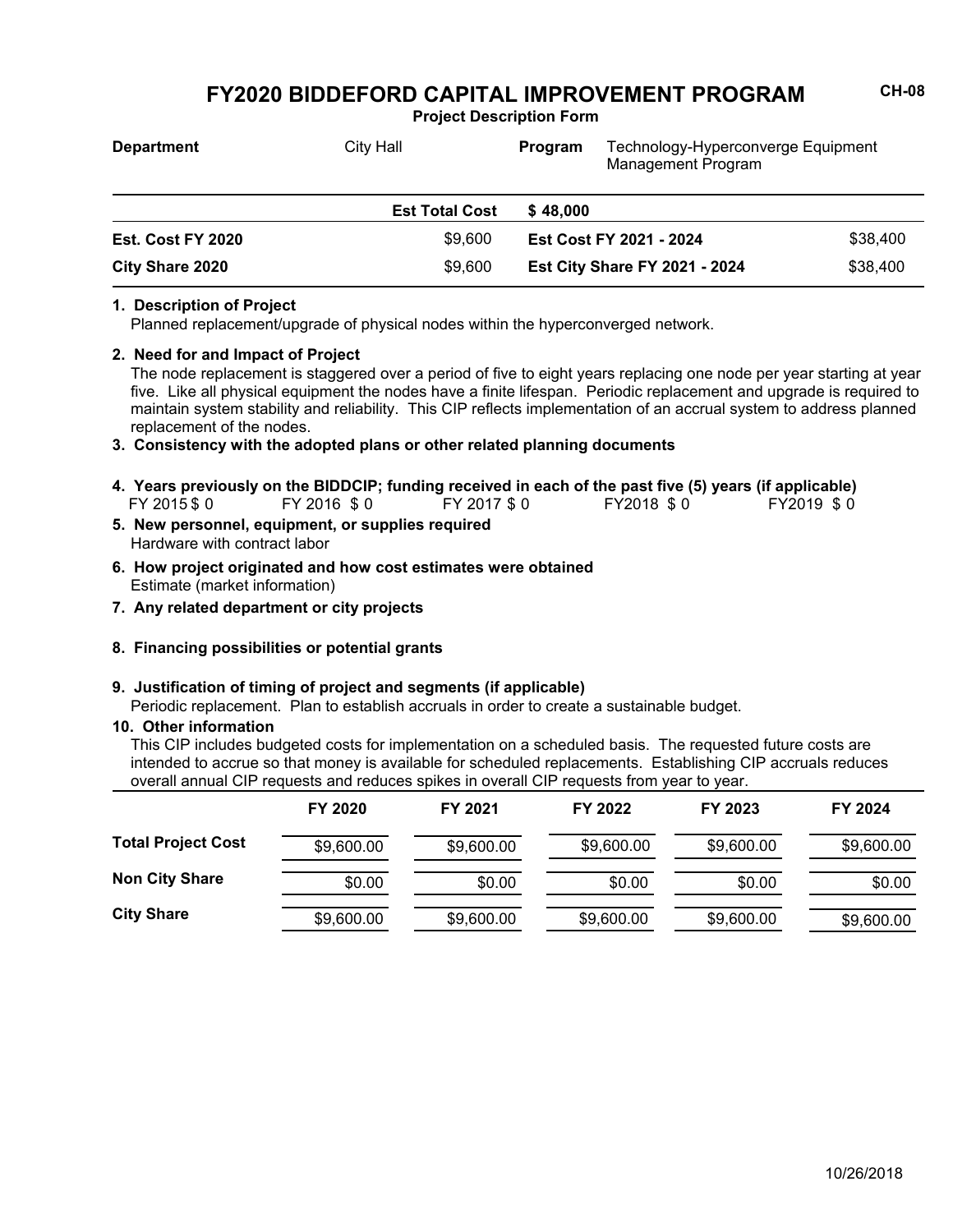**Project Description Form**

| <b>Department</b>        | City Hall             | Program                 | Technology-MSOffice Replacement Program |          |
|--------------------------|-----------------------|-------------------------|-----------------------------------------|----------|
|                          | <b>Est Total Cost</b> | \$32.175                |                                         |          |
| <b>Est. Cost FY 2020</b> | \$6.435               | Est Cost FY 2021 - 2024 |                                         | \$25.740 |
| <b>City Share 2020</b>   | \$6,435               |                         | <b>Est City Share FY 2021 - 2024</b>    | \$25,740 |

### **1. Description of Project**

Planned upgrade of MSOffice software

#### **2. Need for and Impact of Project**

The City's office suite is MSOffice. The City just upgraded in the software and should begin planning for the next upgrade by setting aside funds as an accrual. Implementation is planned for six years in the future. Periodic software upgrades are required for a number of reasons with the most prevalent being that at some point suppliers no longer support a particular version. This begins to expose security risks and may lead to unresolved technical issues. This CIP reflects implementation of an accrual system to address a planned software upgrade: however, actual implementation may be extended if software is supported and features remain supportive of future staff needs.

### **3. Consistency with the adopted plans or other related planning documents**

- FY 2015 \$ 0 FY 2016 \$ 0 FY 2017 \$ 0 FY2018 \$ 40,365 FY2019 \$ 0 **4. Years previously on the BIDDCIP; funding received in each of the past five (5) years (if applicable)**
- **Software 5. New personnel, equipment, or supplies required**
- Estimate (market information) **6. How project originated and how cost estimates were obtained**
- **7. Any related department or city projects**
- **8. Financing possibilities or potential grants**

### **9. Justification of timing of project and segments (if applicable)**

Periodic replacement. Plan to establish accruals in order to create a sustainable budget.

### **10. Other information**

This CIP includes budgeted costs for implementation on a scheduled basis. The requested future costs are intended to accrue so that money is available for scheduled replacements. Establishing CIP accruals reduces overall annual CIP requests and reduces spikes in overall CIP requests from year to year. The implementation schedule requires initial upfront costs to address current needs. Reduced future costs illustrate the effect of replacement planning.

|                           | FY 2020    | FY 2021    | FY 2022    | FY 2023    | FY 2024    |
|---------------------------|------------|------------|------------|------------|------------|
| <b>Total Project Cost</b> | \$6,435.00 | \$6,435.00 | \$6,435.00 | \$6,435.00 | \$6,435.00 |
| <b>Non City Share</b>     | \$0.00     | \$0.00     | \$0.00     | \$0.00     | \$0.00     |
| <b>City Share</b>         | \$6,435.00 | \$6,435.00 | \$6,435.00 | \$6,435.00 | \$6,435.00 |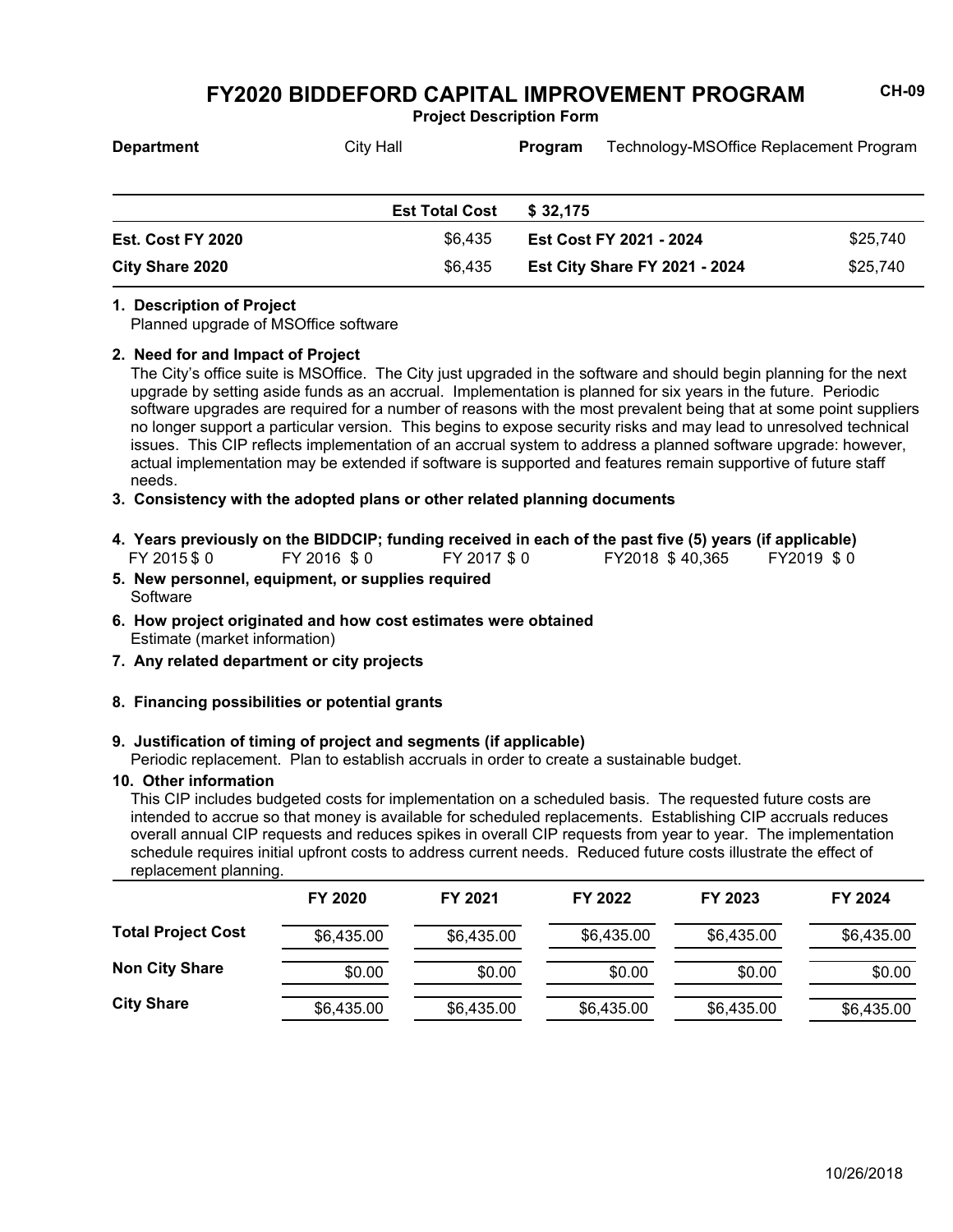**Project Description Form**

| <b>Department</b> | City Hall             | Technology-Phone System Upgrade<br>Program |                                |          |
|-------------------|-----------------------|--------------------------------------------|--------------------------------|----------|
|                   |                       |                                            |                                |          |
|                   | <b>Est Total Cost</b> | \$41.400                                   |                                |          |
| Est. Cost FY 2020 | \$18,500              |                                            | <b>Est Cost FY 2021 - 2024</b> | \$22,900 |

**Est City Share FY 2021 - 2024** \$22,900

## **1. Description of Project**

Planned replacement of phone system at PD with establishment of accrual system for future replacements

#### **2. Need for and Impact of Project**

**City Share 2020** \$18,500

The recent phone system upgrade did not include PD. This request provides for the PD upgrade in FY2020 with an accrual system established to cover future replacements on an eight (8) year cycle. That last upgrade was in 2008.

### **3. Consistency with the adopted plans or other related planning documents**

- FY 2015 \$0 FY 2016 \$0 FY 2017 \$0 FY2018 \$0 FY2019 \$0 **4. Years previously on the BIDDCIP; funding received in each of the past five (5) years (if applicable)**
- Physical hardware with in-house labor **5. New personnel, equipment, or supplies required**
- Estimate (market information) **6. How project originated and how cost estimates were obtained**
- **7. Any related department or city projects**
- **8. Financing possibilities or potential grants**

### **9. Justification of timing of project and segments (if applicable)**

Periodic replacement. Plan to establish accruals in order to create a sustainable budget.

#### **10. Other information**

This CIP includes budgeted costs for implementation on a scheduled basis. The requested future costs are intended to accrual so that money is available for scheduled replacements. Establishing CIP accruals reduces overall annual CIP requests and reduces spikes in overall CIP requests from year to year. The implementation schedule requires initial upfront costs to address current needs at the PD. Reduced future costs illustrate the effect of replacement planning.

|                           | FY 2020     | FY 2021    | FY 2022    | FY 2023    | FY 2024    |
|---------------------------|-------------|------------|------------|------------|------------|
| <b>Total Project Cost</b> | \$18,500.00 | \$5,725.00 | \$5,725.00 | \$5,725.00 | \$5,725.00 |
| <b>Non City Share</b>     | \$0.00      | \$0.00     | \$0.00     | \$0.00     | \$0.00     |
| <b>City Share</b>         | \$18,500.00 | \$5,725.00 | \$5,725.00 | \$5,725.00 | \$5,725.00 |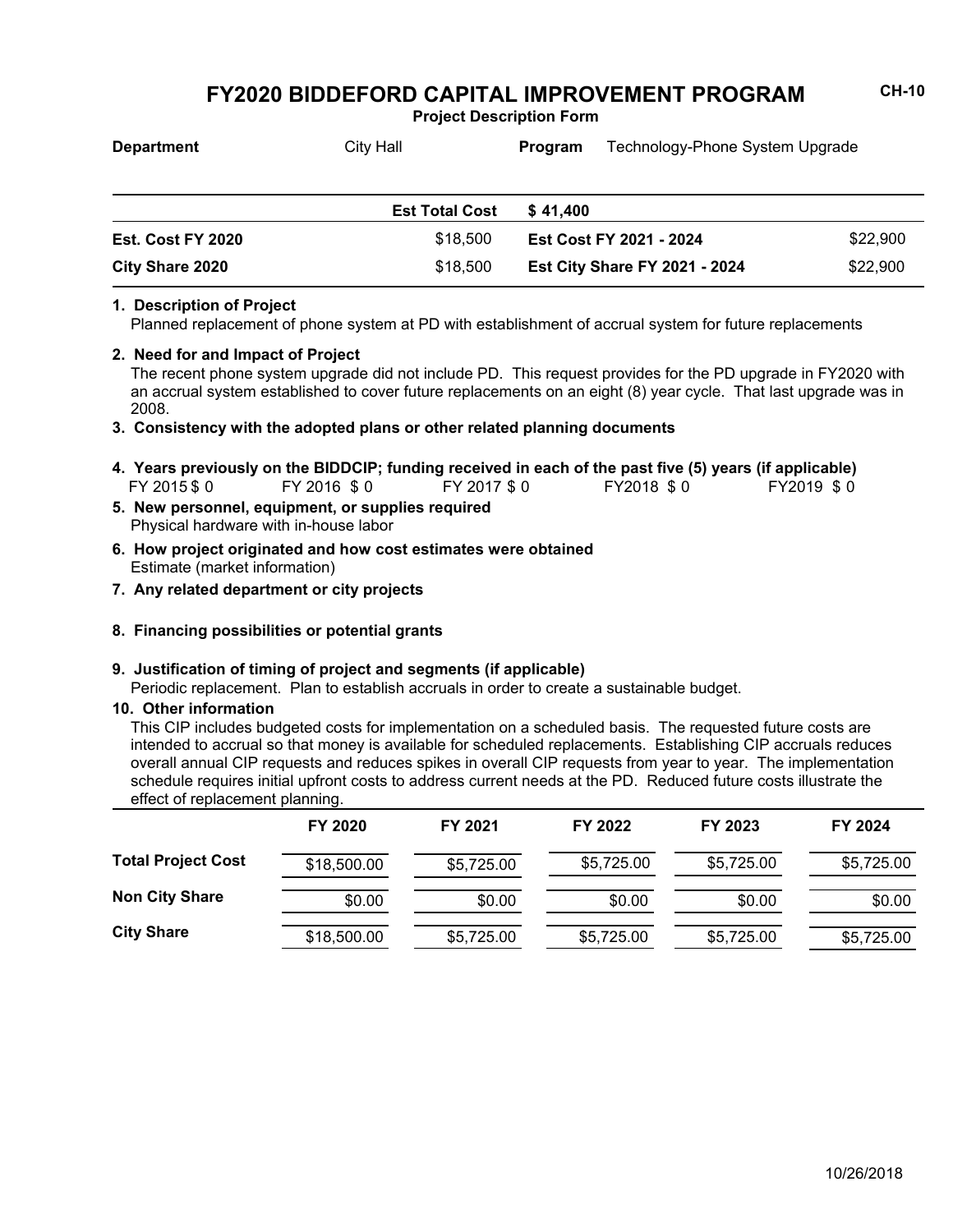**Project Description Form**

| <b>Department</b> | City Hall             | <b>Program</b> |                         | Technology-Switch Replacement Program |  |
|-------------------|-----------------------|----------------|-------------------------|---------------------------------------|--|
|                   | <b>Est Total Cost</b> | \$51.079       |                         |                                       |  |
| Est. Cost FY 2020 | \$12,496              |                | Est Cost FY 2021 - 2024 | \$38,583                              |  |

**Est City Share FY 2021 - 2024** \$38,583

## **1. Description of Project**

Planned replacement of switches at City Hall, Recreation, Public Works, PD, FD, and Firewall system.

#### **2. Need for and Impact of Project**

Switches have a finite life depending on the critical placement of the switch. This CIP establishes an accrual account to cover the cost of switch replacement on six (6) to nine (9) year cycle with the first switch replacement due in two fiscal years.

#### **3. Consistency with the adopted plans or other related planning documents**

- **5. New personnel, equipment, or supplies required** FY 2015 \$0 FY 2016 \$0 FY 2017 \$0 FY2018 \$0 FY2019 \$0 **4. Years previously on the BIDDCIP; funding received in each of the past five (5) years (if applicable)**
- Phyisical equipment and contract services

**City Share 2020** \$12,496

- Estimate. Accruals are two to eight years out. Estimate is based on market rates and will be adjusted in future years as the actual installation date approaches. **6. How project originated and how cost estimates were obtained**
- **7. Any related department or city projects**

### **8. Financing possibilities or potential grants**

#### **9. Justification of timing of project and segments (if applicable)**

Plan to establish accruals in order to create a sustainable budget.

#### **10. Other information**

This CIP includes budgeted costs for implementation on a scheduled basis. The requested future costs are intended to accrual so that money is available for future replacements FY2020 requires \$12,496 while FY2024 only requires \$8,485. Establishing CIP accruals reduces overall annual CIP requests and reduces spikes in overall CIP requests from year to year.

|                           | FY 2020     | FY 2021     | FY 2022    | FY 2023    | FY 2024    |
|---------------------------|-------------|-------------|------------|------------|------------|
| <b>Total Project Cost</b> | \$12,496.00 | \$12,496.00 | \$8,801.00 | \$8,801.00 | \$8,485.00 |
| <b>Non City Share</b>     | \$0.00      | \$0.00      | \$0.00     | \$0.00     | \$0.00     |
| <b>City Share</b>         | \$12,496.00 | \$12,496.00 | \$8,801.00 | \$8,801.00 | \$8,485.00 |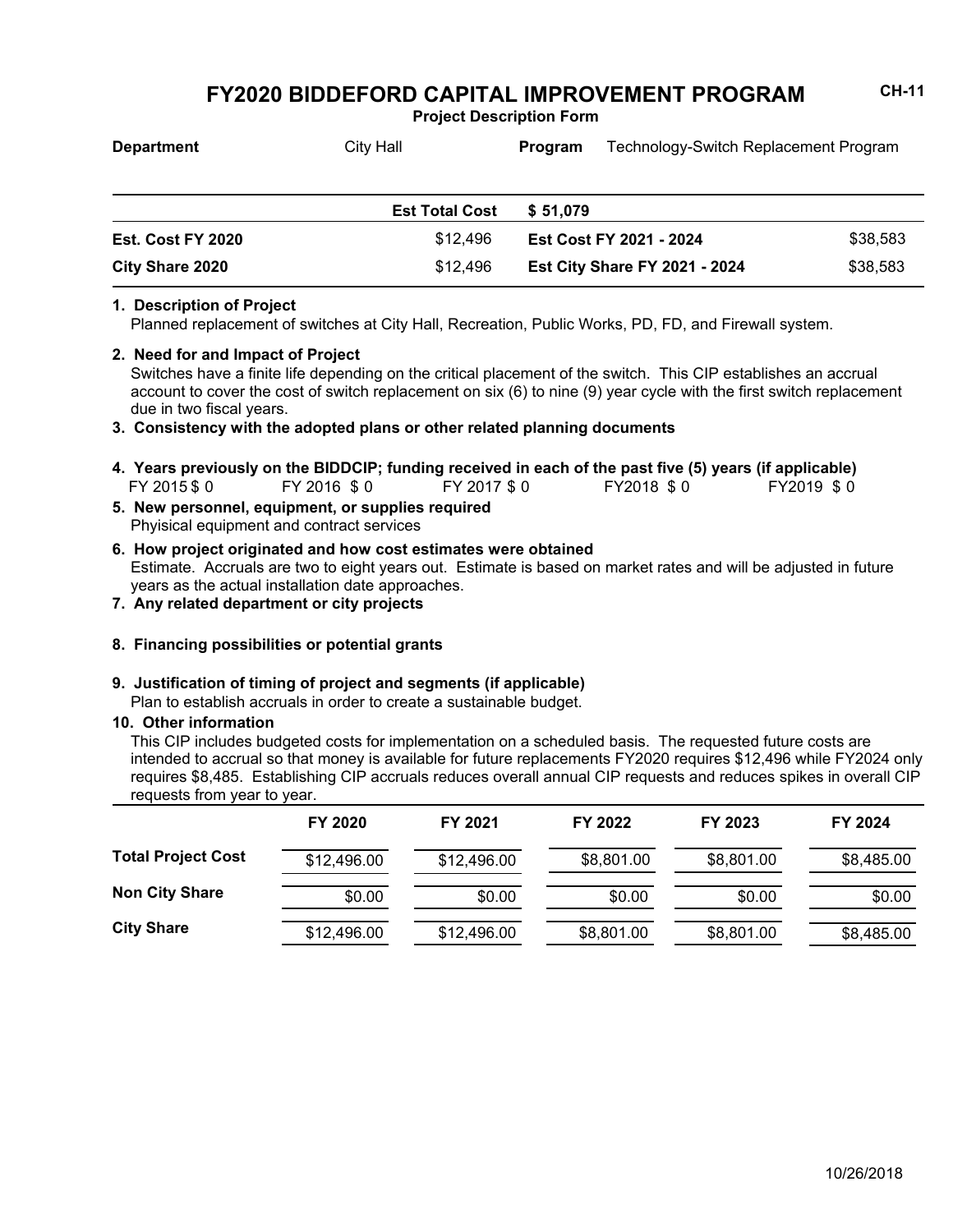**Project Description Form**

| <b>Department</b> | City Hall             | Program  |                         | Technology-Universal Power Supply (UPS) |  |
|-------------------|-----------------------|----------|-------------------------|-----------------------------------------|--|
|                   |                       |          |                         |                                         |  |
|                   | <b>Est Total Cost</b> | \$18.786 |                         |                                         |  |
| Est. Cost FY 2020 | \$5,817               |          | Est Cost FY 2021 - 2024 | \$12,969                                |  |

## **1. Description of Project**

Create accrual account for planned replacement of UPS units for critical systems (City Hall Core, Engineering, City Clerk, Finance, and Police Department Core).

**Est City Share FY 2021 - 2024** \$12,969

#### **2. Need for and Impact of Project**

UPS units are replaced on a seven (7) year cycle. The accrual system is designed to replace four (4) units in two (2) years and the remaining unit in three (3) years. Thereafter the accrual will allow replacement on a rolling seven (7) year schedule.

### **3. Consistency with the adopted plans or other related planning documents**

- FY 2015 \$ 0 FY 2016 \$ 0 FY 2017 \$ 0 FY2018 \$ 0 FY2019 \$ 0 **4. Years previously on the BIDDCIP; funding received in each of the past five (5) years (if applicable)**
- Physical equipment replacement **5. New personnel, equipment, or supplies required**

**City Share 2020** \$5,817

- Estimate (current industry cost) **6. How project originated and how cost estimates were obtained**
- **7. Any related department or city projects**

### **8. Financing possibilities or potential grants**

### **9. Justification of timing of project and segments (if applicable)**

Periodic replacement. Plan to establish accruals in order to create a sustainable budget.

### **10. Other information**

This CIP includes budgeted costs for implementation on a scheduled basis. The requested future costs are intended to accrue so that money is available for scheduled replacements. Establishing CIP accruals reduces overall annual CIP requests and reduces spikes in overall CIP requests from year to year.

|                           | FY 2020    | FY 2021    | FY 2022    | FY 2023    | FY 2024    |
|---------------------------|------------|------------|------------|------------|------------|
| <b>Total Project Cost</b> | \$5,817.00 | \$5,817.00 | \$3,210.00 | \$1,971.00 | \$1,971.00 |
| <b>Non City Share</b>     | \$0.00     | \$0.00     | \$0.00     | \$0.00     | \$0.00     |
| <b>City Share</b>         | \$5,817.00 | \$5,817.00 | \$3,210.00 | \$1,971.00 | \$1,971.00 |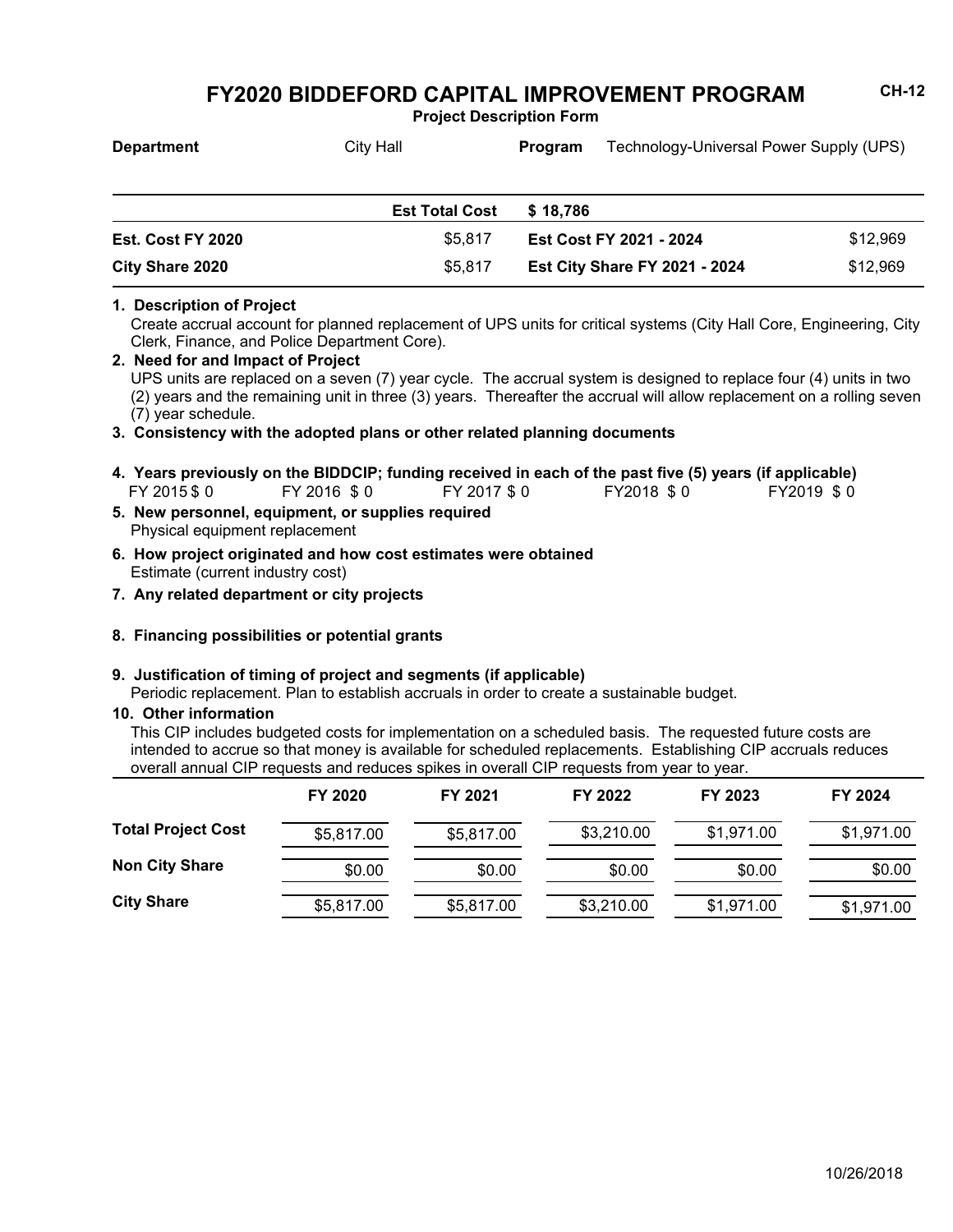**Project Description Form**

| <b>Department</b> | <b>City Hall</b>      | Technology-WiFi Device Replacement<br>Program<br>Program |         |
|-------------------|-----------------------|----------------------------------------------------------|---------|
|                   | <b>Est Total Cost</b> | \$18.152                                                 |         |
| Est. Cost FY 2020 | \$12,100              | Est Cost FY 2021 - 2024                                  | \$6,052 |
| City Share 2020   | \$12,100              | \$6,052<br><b>Est City Share FY 2021 - 2024</b>          |         |

#### **1. Description of Project**

Planned replacement of WiFi devices through an accrual system.

### **2. Need for and Impact of Project**

The City provides WiFi within various buildings on both secured and public platforms. The WiFi devices, require periodic replacement. This CIP reflects implementation of an accrual system to address a planned device replacement program on a seven (7) year replacement schedule..

### **3. Consistency with the adopted plans or other related planning documents**

- FY 2015 \$0 FY 2016 \$0 FY 2017 \$0 FY2018 \$0 FY2019 \$0 **4. Years previously on the BIDDCIP; funding received in each of the past five (5) years (if applicable)**
- Physical hardware with in-house labor **5. New personnel, equipment, or supplies required**
- Estimate (market information) **6. How project originated and how cost estimates were obtained**
- **7. Any related department or city projects**
- **8. Financing possibilities or potential grants**

### **9. Justification of timing of project and segments (if applicable)**

Periodic replacement. Plan to establish accruals in order to create a sustainable budget.

#### **10. Other information**

This CIP includes budgeted costs for implementation on a scheduled basis. The requested future costs are intended to accrual so that money is available for scheduled replacements. Establishing CIP accruals reduces overall annual CIP requests and reduces spikes in overall CIP requests from year to year. The implementation schedule requires initial upfront costs to address current needs. Reduced future costs illustrate the effect of replacement planning.

|                           | FY 2020     | FY 2021    | FY 2022    | FY 2023    | FY 2024    |
|---------------------------|-------------|------------|------------|------------|------------|
| <b>Total Project Cost</b> | \$12,100.00 | \$1,513.00 | \$1,513.00 | \$1,513.00 | \$1,513.00 |
| <b>Non City Share</b>     | \$0.00      | \$0.00     | \$0.00     | \$0.00     | \$0.00     |
| <b>City Share</b>         | \$12,100.00 | \$1,513.00 | \$1,513.00 | \$1,513.00 | \$1,513.00 |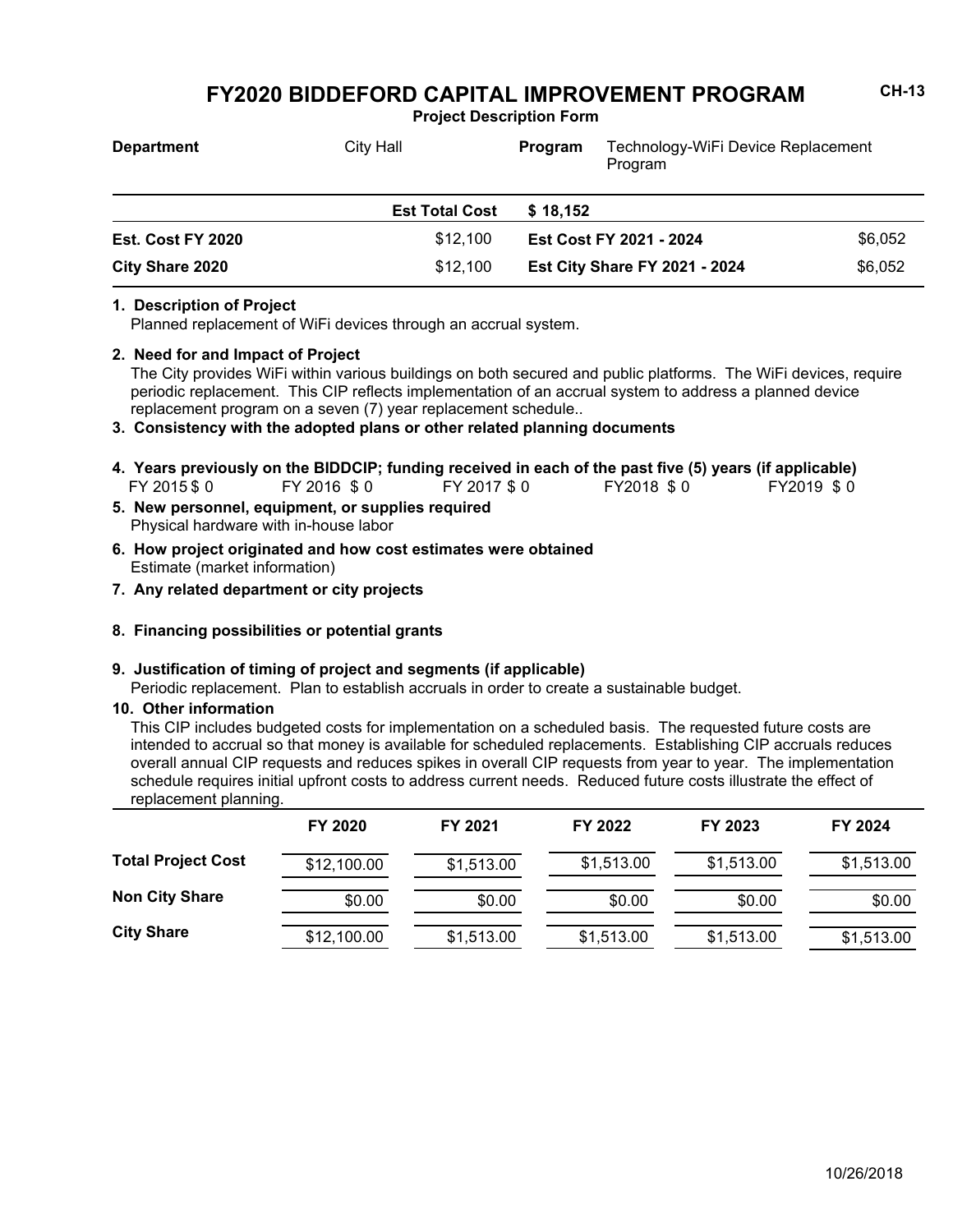**Project Description Form**

| <b>Department</b>        | City Hall             | Planning and Development-Drapeau Street<br>Program<br>Reconstruction |           |
|--------------------------|-----------------------|----------------------------------------------------------------------|-----------|
|                          | <b>Est Total Cost</b> | \$225.000                                                            |           |
| <b>Est. Cost FY 2020</b> | \$0                   | Est Cost FY 2021 - 2024                                              | \$225,000 |
| City Share 2020          | \$0                   | \$225,000<br><b>Est City Share FY 2021 - 2024</b>                    |           |

**1. Description of Project**

Proposed reconstruction of approximately 1,200 linear feet Drapeau Street located in the Biddeford Industrial Park. To be completed with Morin Street reconstruction

- Drapeau Street is in disrepair and is one of two roads that serve the Biddeford Industrial Park. It is adjacent to Morin Street and in within the Thatcher Brook watershed. The reconstruction of the street can mitigate storm water runoff affecting the water quality of the stream. **2. Need for and Impact of Project 3. Consistency with the adopted plans or other related planning documents**
- Staff has documented the need for street reconstruction.
- FY 2015 \$ 0 FY 2016 \$ 0 FY 2017 \$ 0 FY2018 \$ 0 FY2019 \$ 0 **4. Years previously on the BIDDCIP; funding received in each of the past five (5) years (if applicable)**
- **5. New personnel, equipment, or supplies required**
- Staff has identified estimated costs. **6. How project originated and how cost estimates were obtained**
- Morin Street reconstruction is within the Biddeford Industrial Park and is in need of reconstruction. **7. Any related department or city projects**
- **SRF 8. Financing possibilities or potential grants**
- Complete project as part of Morin Street reconstruction. **9. Justification of timing of project and segments (if applicable)**
- **10. Other information**

|                           | FY 2020 | FY 2021      | FY 2022 | FY 2023 | FY 2024 |
|---------------------------|---------|--------------|---------|---------|---------|
| <b>Total Project Cost</b> | \$0.00  | \$225,000.00 | \$0.00  | \$0.00  | \$0.00  |
| <b>Non City Share</b>     | \$0.00  | \$0.00       | \$0.00  | \$0.00  | \$0.00  |
| <b>City Share</b>         | \$0.00  | \$225,000.00 | \$0.00  | \$0.00  | \$0.00  |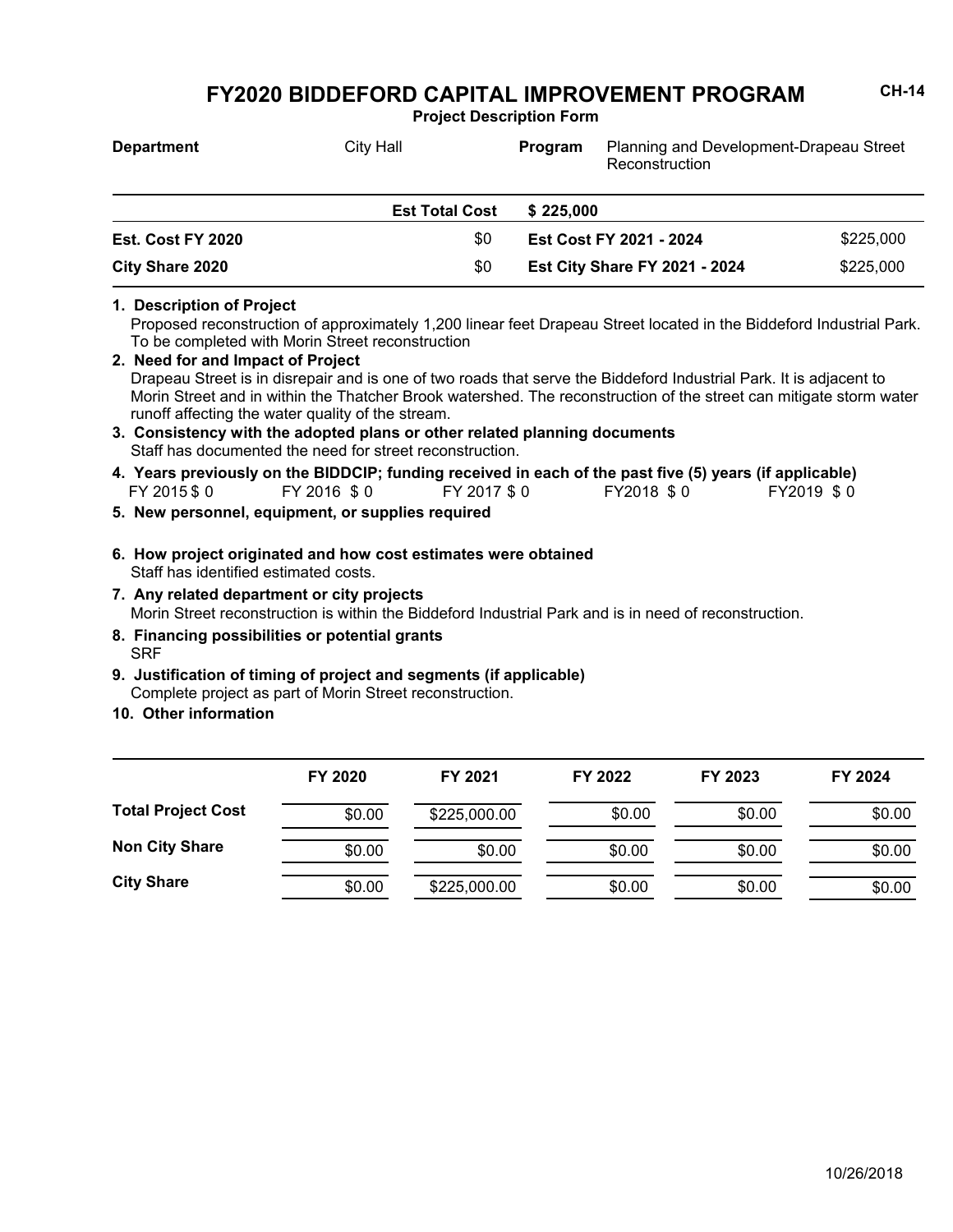**Project Description Form**

| <b>Department</b> | <b>City Hall</b>      | Program                              | <b>Planning and Development-Gateways</b> |           |  |
|-------------------|-----------------------|--------------------------------------|------------------------------------------|-----------|--|
|                   | <b>Est Total Cost</b> | \$225.000                            |                                          |           |  |
| Est. Cost FY 2020 | \$50,000              | Est Cost FY 2021 - 2024              |                                          | \$175,000 |  |
| City Share 2020   | \$50,000              | <b>Est City Share FY 2021 - 2024</b> |                                          | \$175,000 |  |

- Downtown Gateways Beautification **1. Description of Project**
- Recommendation of Downtown Task Force **2. Need for and Impact of Project**
- **3. Consistency with the adopted plans or other related planning documents**
- FY 2015 \$ 0 FY 2016 \$ 0 FY 2017 \$ 0 FY2018 \$ 0 FY2019 \$ 0 **4. Years previously on the BIDDCIP; funding received in each of the past five (5) years (if applicable)**
- **5. New personnel, equipment, or supplies required**
- Preliminary Staff Estimates **6. How project originated and how cost estimates were obtained**
- Downtown Sidewalks, Façade Improvement **7. Any related department or city projects**
- State Grants **8. Financing possibilities or potential grants**
- **9. Justification of timing of project and segments (if applicable)**
- **10. Other information**

|                           | FY 2020     | FY 2021      | FY 2022     | FY 2023 | FY 2024 |
|---------------------------|-------------|--------------|-------------|---------|---------|
| <b>Total Project Cost</b> | \$50,000.00 | \$100,000.00 | \$75,000.00 | \$0.00  | \$0.00  |
| <b>Non City Share</b>     | \$0.00      | \$0.00       | \$0.00      | \$0.00  | \$0.00  |
| <b>City Share</b>         | \$50,000.00 | \$100,000.00 | \$75,000.00 | \$0.00  | \$0.00  |

10/26/2018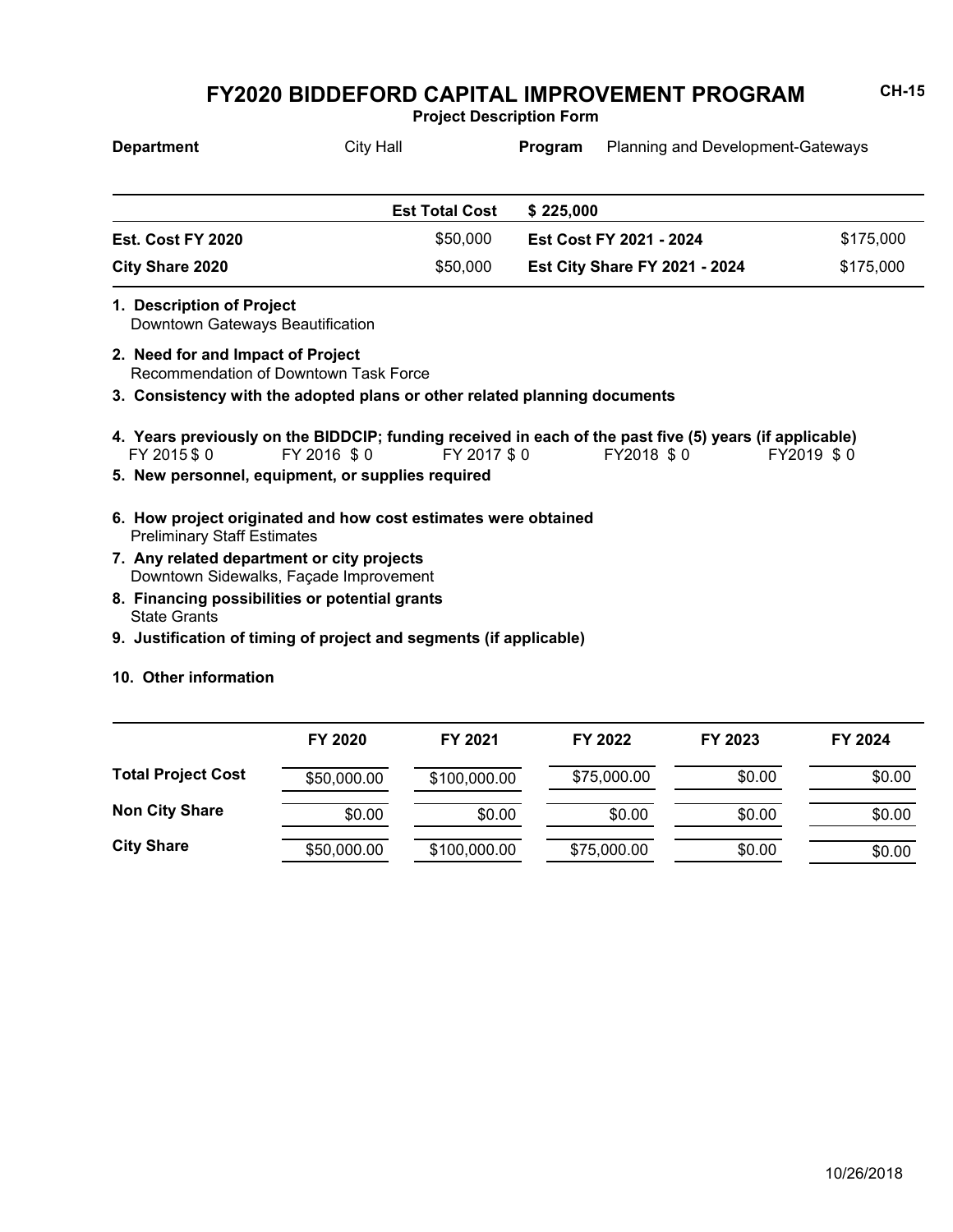**Project Description Form**

| <b>Department</b>        | City Hall             | <b>Program</b> | <b>Planning and Development-RiverWalk</b> |             |
|--------------------------|-----------------------|----------------|-------------------------------------------|-------------|
|                          | <b>Est Total Cost</b> | \$4.000.000    |                                           |             |
| <b>Est. Cost FY 2020</b> | \$1,500,000           |                | Est Cost FY 2021 - 2024                   | \$2,500,000 |

## **1. Description of Project**

There are 7 segments of the RiverWalk (B-H as identified in the Master Plan) and downtown pedestrian connections remaining to complete the RiverWalk. Not included is a connecting pathway from behind the Gloves Etc. building to the Diamond Match property.

**Est City Share FY 2021 - 2024** \$0

- To stimulate economic growth, facilitate pedestrian movement in the downtown and promote Biddeford as a tourist destination. **2. Need for and Impact of Project**
- The RiverWalk Master plan was adopted by the council in 2017. It was identified in the 2009 Downtown Master Plan and included as an authorized project cost in the Route 111-Mill District TIF. **3. Consistency with the adopted plans or other related planning documents**
- FY 2015 \$ 0 FY 2016 \$ 0 FY 2017 \$ 0 FY2018 \$ 0 FY2019 \$ 0 **4. Years previously on the BIDDCIP; funding received in each of the past five (5) years (if applicable)**
- **5. New personnel, equipment, or supplies required**

**City Share 2020** \$0

- Cost estimates were obtained from the RiverWalk Master Plan **6. How project originated and how cost estimates were obtained**
- Proposed downtown parking structure and street and sidewalk improvements. **7. Any related department or city projects**
- Possible state and federal grants including MDOT Bicycle and Pedestrian Program and Riverfront Community Bond Grant (at Legislature now) **8. Financing possibilities or potential grants**
- Complete all segments under one contract to achieve cost saving through economies of scale and to incentivize future private sector development and redevelopment. **9. Justification of timing of project and segments (if applicable)**
- **10. Other information**

|                           | FY 2020        | FY 2021        | FY 2022 | FY 2023 | FY 2024 |
|---------------------------|----------------|----------------|---------|---------|---------|
| <b>Total Project Cost</b> | \$1,500,000.00 | \$2,500,000.00 | \$0.00  | \$0.00  | \$0.00  |
| <b>Non City Share</b>     | \$1,500,000.00 | \$2,500,000.00 | \$0.00  | \$0.00  | \$0.00  |
| <b>City Share</b>         | \$0.00         | \$0.00         | \$0.00  | \$0.00  | \$0.00  |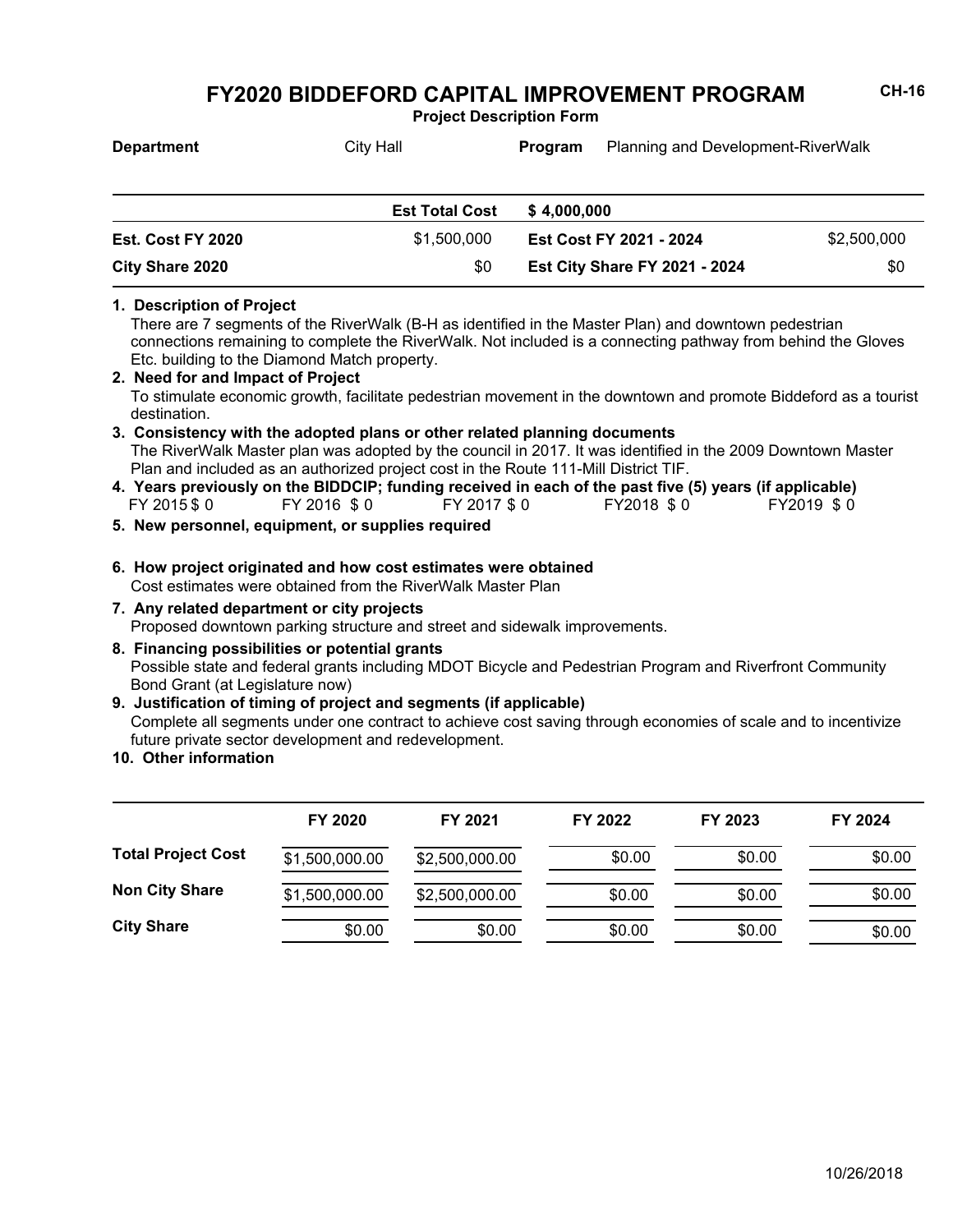**Project Description Form**

| <b>Department</b>               | <b>City Hall</b>      | <b>Program</b> | Planning and<br>Development-RiverWalk/Mechanics Park |           |
|---------------------------------|-----------------------|----------------|------------------------------------------------------|-----------|
|                                 | <b>Est Total Cost</b> | \$140.000      |                                                      |           |
| \$0<br><b>Est. Cost FY 2020</b> |                       |                | <b>Est Cost FY 2021 - 2024</b>                       | \$140,000 |
| <b>City Share 2020</b>          | \$0                   |                | <b>Est City Share FY 2021 - 2024</b>                 | \$100,000 |

#### **1. Description of Project**

Purchase of the Gagne parcel (Off Water St. - Tax Map 41, Lot 9)

## **2. Need for and Impact of Project**

Complete Mechanics Park and integrate the parcel into the RiverWalk system.

- Consistent with the Mill District Master Plan (2009), RiverWalk planning efforts, and previous efforts to obtain funding to acquire this parcel through the Land for Maines Future (LMF) Program. Efforts to obtain outside funding is on-going. **3. Consistency with the adopted plans or other related planning documents**
- FY 2015 \$ 0 FY 2016 \$ 0 FY 2017 \$ 0 FY2018 \$ 40,000 FY2019 \$ 0 **4. Years previously on the BIDDCIP; funding received in each of the past five (5) years (if applicable)**
- **5. New personnel, equipment, or supplies required**
- The acquisition of this parcel has been a target for many years. Project originated due to owner's willingness/desire to sell it to the City. Project cost is based on cost estimates obtained from Appraisals. **6. How project originated and how cost estimates were obtained**
- RiverWalk **7. Any related department or city projects**
- **8. Financing possibilities or potential grants**

### **9. Justification of timing of project and segments (if applicable)**

With sellers willingness/desire to sell executing the purchase of the project is timely since that may change over time.

**10. Other information**

|                           | FY 2020 | FY 2021 | FY 2022 | FY 2023      | FY 2024 |
|---------------------------|---------|---------|---------|--------------|---------|
| <b>Total Project Cost</b> | \$0.00  | \$0.00  | \$0.00  | \$140,000.00 | \$0.00  |
| <b>Non City Share</b>     | \$0.00  | \$0.00  | \$0.00  | \$40,000.00  | \$0.00  |
| <b>City Share</b>         | \$0.00  | \$0.00  | \$0.00  | \$100,000.00 | \$0.00  |